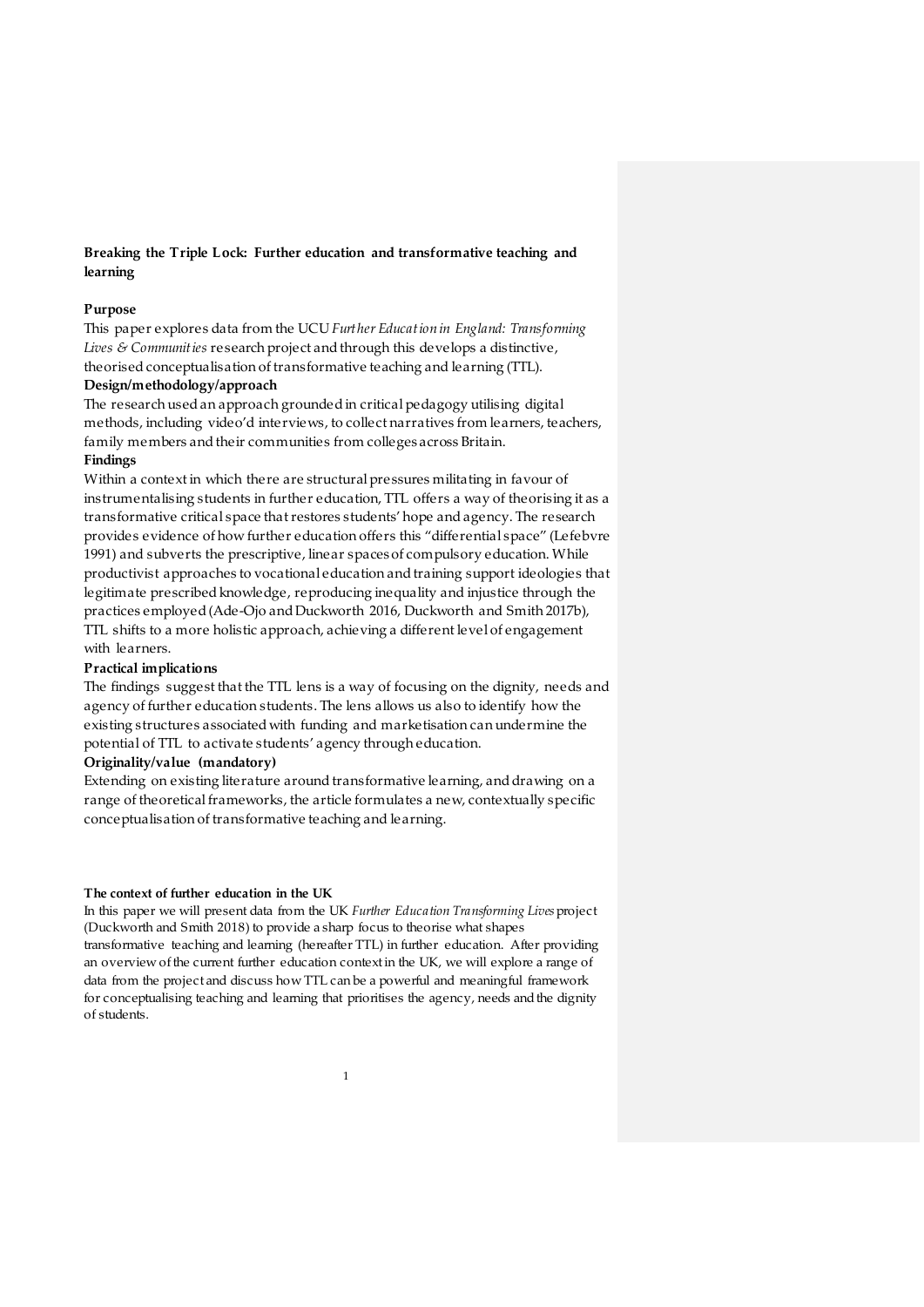Despite historically embracing a wide range of accredited and non-accredited courses for adults and young people, overthe last quarter century, further education in the UK has been increasingly positioned by successive governments as a route for 'vocational' courses suited to learners aged 16-19 (Wolf 2011, Fuller 2011) who are often adjudged not to be 'academic'. Within a competitive framework, this presents further education as a route for learners who at 16 have failed to achieve the national benchmark of attainment which was aligned to 5 GCSEs at A\*-C (DfE 2015) but has recently shifted to value-added or 'Progress 8' (DfE 2017). This reductive view of the great breadth of courses offered by further education providers is anchored in the growth of a neoliberal skills discourse that sees further education almost exclusively in terms of the production of human capital for employers (See Becker 1993). Human capital theory seeks to connect educational systems to neo-liberal economic development strategies, positioning knowledge and learning as modes of capital and economising and commodifying the potential of human beings to contribute to productivity in employment contexts. As such human capital connects with the notion of the 'knowledge economy' (Ball 2017) in which education is tasked to provide a flexible, adaptable and skilled workforce to make countries competitive in the globalised economy. This commodification of education largely occludes broader concerns and purposes particularly those connected to social justice and equality. Within such an instrumentalist perspective, further education is seen as provision stratified through its offer of catering for low levels of choice and agency.

It is possible to chart this instrumentalist ideologically driven view of education that harnesses it to business and commerce back to James Callahan's Great Debate speech of 1976 (Smith and O'Leary 2013: 245). Instrumentalism is clearly visible in New Labour's Third Way policy agenda (Petras 2000) and its discursive attempt to connect market capitalism with social justice. This emphasis is captured succinctly in the phrase 'the Skills Revolution' (Pring 2005: 218) and is exemplified in policy documents like *The Learning Age* document which proclaims: 'Learning will be the key to a strong economy and an inclusive society' (DfEE 1998: 3). Four years later, another key government policy document, *Success for All,*  offers another example of a similar syncretism, stating how the government's goals should be 'social inclusion and economic prosperity' (DfES 2002: 9). 'Skills' appears to be a term whose meaning is strongly influenced by conceptions of social class and for that reason is important in any discussion about further education. When connected to educational discourse, use of the term *skills* operationalises education as a conveyor belt for the production of a flexible, adaptable and 'skilled' workforce to make countries competitive in a globalised economy. 'Employability' – currently a trending education policy term – is another example from a reductive lexicon that conceptually connects education to a 'readiness to work' (Boden and Nedeva, 2010, 49-50).

More recent policy documents continue these themes. *Fixing the foundations: boosting Britain's productivity* (BIS 2015), a conservative-led coalition government report, illustrates a continued adherence to a view of education as, primarily, an aspect of human capital development.

> *Over the last century, productivity growth has gone hand in hand with rising human capital, as more people have become educated, and to a higher level. However, the UK suffers from several weaknesses in its skills base that have contributed to its longstanding productivity gap… Results from the OECD show that England and Northern Ireland are*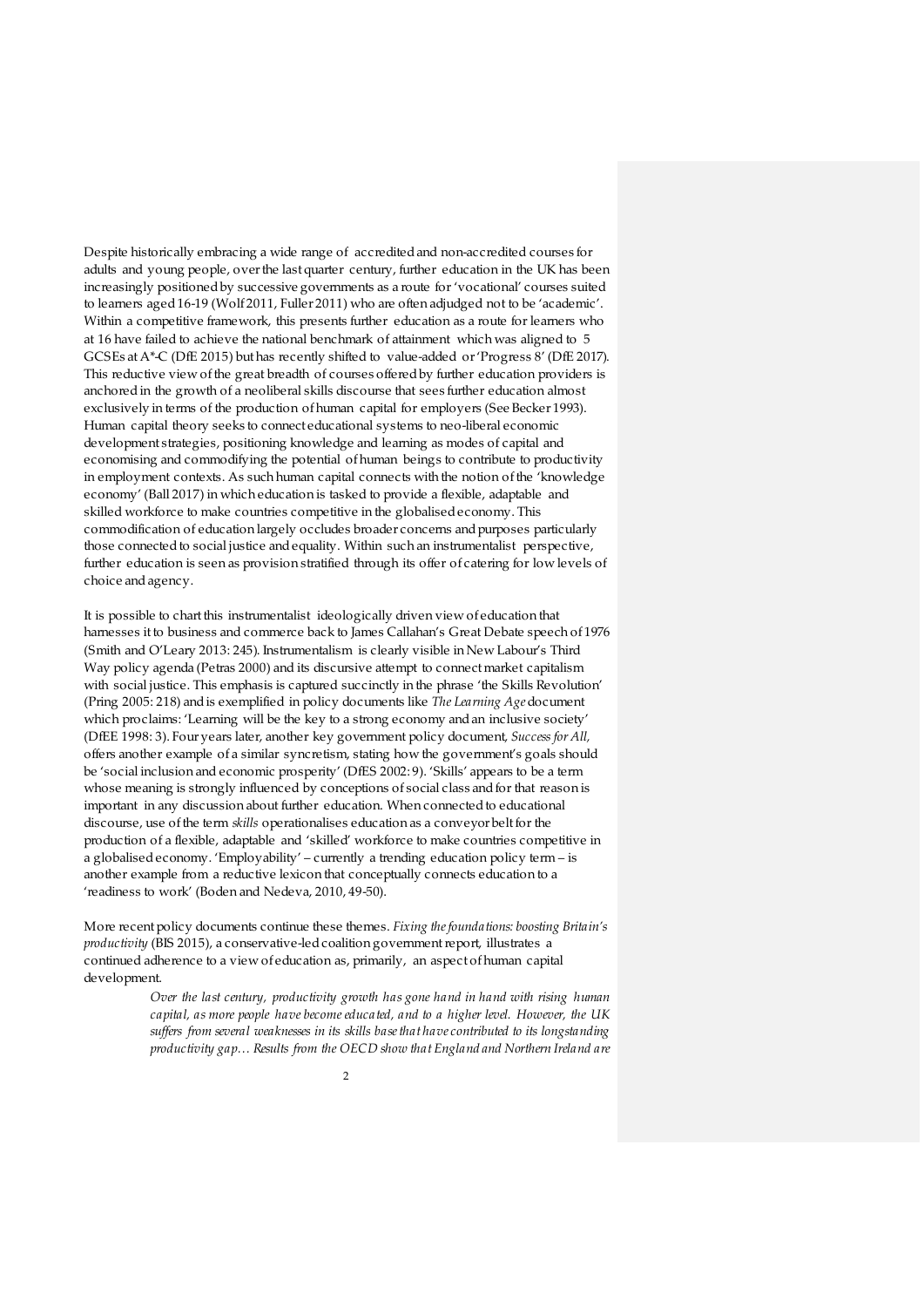*in the bottom four countries for literacy and numeracy skills among 16-24 year olds*. (BIS 2015: 23)

This neoliberal imaginary, structured by a league table of national economies, provides the backdrop for most recent further education policy. In response to these perceived "weaknesses in (the) skills base" and the "productivity gap", *Fixing the Foundations* provides a platform for further intervention. In that respect, the government re-launch of apprenticeships identifies it as the primary vehicle for bridging the gap between education and work for a large section of the nation's young people. This latest version of apprenticeships embraces a more work-based learning approach with employers very much 'in the driving seat' (BIS 2015, 23-26) as regards content and the focus on relevant skills. As such it also signals a diminution in the role of colleges and other further education providers.

Globalisation, competition and rapid progress of technology have contributed to shifts in educational policy-making. The current plans for the UK remain ambitious: in 2009, the UK Commission for Employment and Skills (UKCES) stated:

*It is our ambition to be one of the top countries in the world – for jobs, for productivity and for skills. A World Class economy, built on World Class skills, supporting World Class jobs and businesses. We should aim to be in the top quartile of OECD countries in all three – jobs, productivity and skills – by 2020….Our future prosperity depends ultimately on employment and productivity: how many people are in work and how productive they are when they are in work. Skills are essential to both. If we are to become World Class, we must raise our game to match the productivity, skills and jobs of the best.* (UKCES 2009: 6)

The passage above provides strong evidence of the 'disenchantment of politics by economics' that Davies (2014) identifies as a quintessential ideological tenet of neoliberalism. Ethical scruples are pushed aside and political considerations are neutralised by the common-sense assertion of the importance of government policy that focuses on the hegemonic triad underpinning a 'World Class economy': jobs, productivity and skills.

In relation to the notion of transformative teaching and learning – the focus of this paper – the discursive lexicon that includes terms such as *skills, productivity* and *employability* blur the complexity of the relationship between vocational qualifications, learners' intentions, destinations and actual employment opportunities in the jobs market. In addition, they bypass the broader debate around the different purposes of education (see e.g. Biesta 2010). One aspect of the *Transforming Lives* project involved exploring the ways in which further education offers TTL opportunities that shift beyond suchdominant 'productivist' notions of the education / work relationship which have failed many marginalised people and move towards a transformative paradigm which instead draws its values from a libertarian, egalitarian and social justice base which challenges the hegemonic discourses and practices which are underpinned by oppressive and unjust drivers.

#### **The current further education context in England**

Arguably, further education providers have borne the brunt of the operationalisation of this skills discourse. Further education seems particularly vulnerable to the influence of the global knowledge production and policy-think of international organisations like the Organisation for Economic Co-operation and Development(OECD). Through both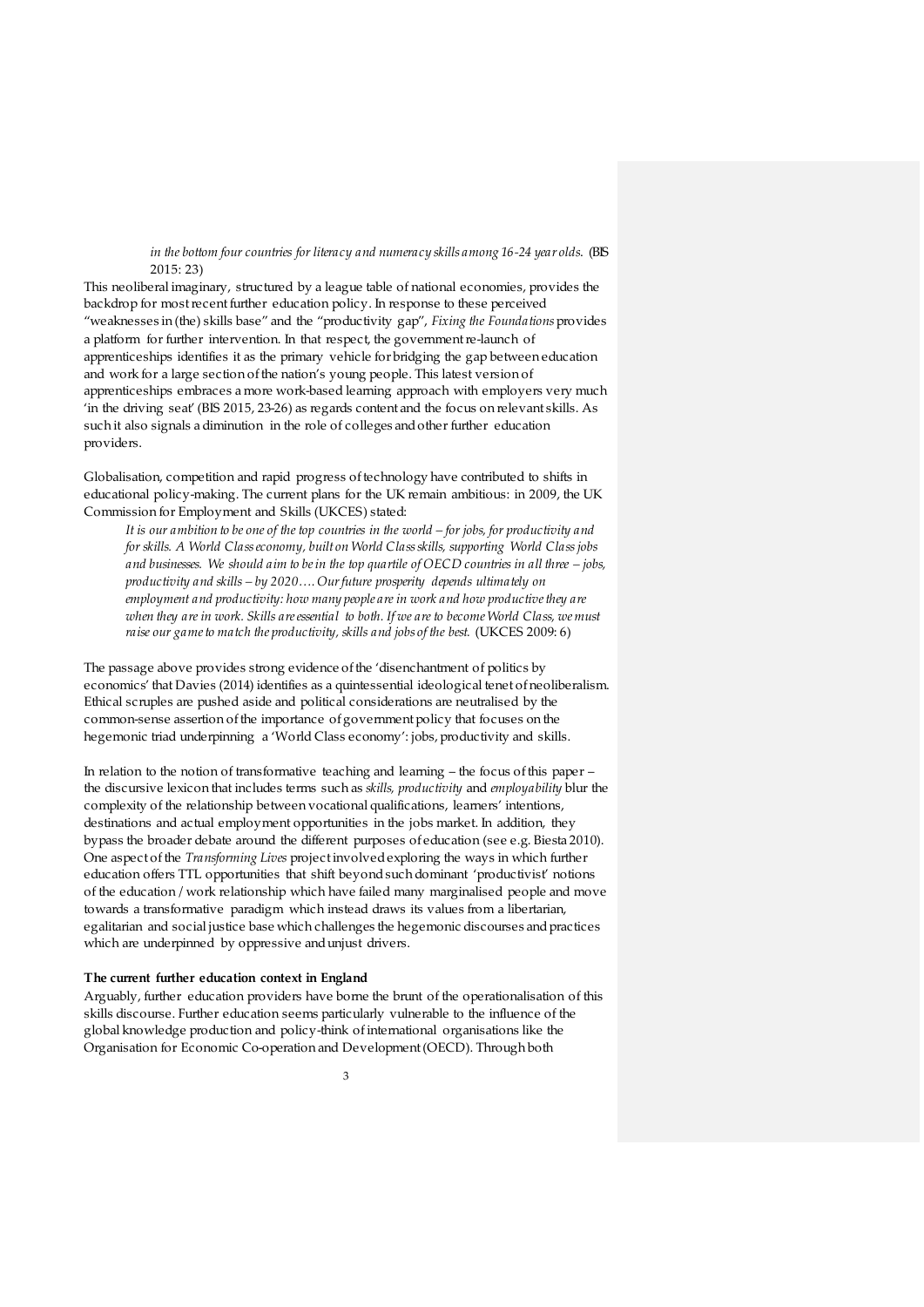PIAAC (the Programme for the International Assessment of Adult Competencies) and PISA (the Programme for International Student Assessment) – further education becomes 'measurable' through what Grek calls the 'new technology of the governance of the European education space through indicators and benchmarks' (Grek 2008: 215). Despite the ideological dominance ofthis neoliberal skills discourse in further education policy which reifies it as a key part of a national skills 'delivery' mechanism, there has been a reduction in government funding for colleges in the last decade. This is in large part due to the adoption by the Coalition Government of 'austerity' measures in the period 2009-14 and further education's vulnerability to these as a consequence of incorporation (Smith 2017). During this period, funding for adult courses was reduced by around 35% (UCU 2015) while at the same time there was a redirection of finance towards Apprenticeships. What hasn't changed significantly is a longstanding competitive funding environment (Smith 2007, 43) that has been heavily criticised for leading to 'spoon-feeding', 'gaming' and a narrowed curriculum (O'Leary and Smith 2012, Smith and O'Leary 2013, Wolf 2011).

The *Transforming Lives* research project sought to gather learners' narratives, and to understand these against the backdrop of wider socio/economic/political and historical contexts (Goodson& Sikes, 2001, Duckworth 2013, 2016; Duckworth and Smith 2016, 2018). The research cut across the grain of the skills policy discourse providing evidence that despite the instrumentalisation of the curriculum in further education, transformative teaching and learning is (still) taking place. Recognizing the power of education to reproduce rather than challenge social inequality offers a frame for understanding learners' narrative accounts of their educational and personal journey against the backdrop of the structural inequalities they have faced. Importantly, while these narratives might connect with employment and/or career progression, they are not defined by this. Rather, they centre on personal development, the enhancement of student agency andhope and they are underpinned by the primacy of human dignity and the flow of this into students' families and communities. In short, they work against the instrumentalist turn and in the place of the 'choice' offered by market fundamentalist policies, offer a choice rooted in students' enhanced agency.

## **Theoretical framework**

The key conceptual tool we aim to develop in this article is a contextualised concept of transformative teaching and learning (henceforth TTL) environments. Other literature (see Lavender *et al* 2018) discusses the significance of transformative learning theory and the critical debate the concept has engendered. In this article, we will outline the key aspects of TTL environments and ground them in the current context of further education as outlined above.

A starting point for our elucidation of the term TTL is that it describes an interactive, interdependent and dynamic relationship between students and other students, and students and their teachers. Frank Coffield provides a useful point of reference here:

> For me , teaching and learning are not two distinct activities, but intertwined elements of a single, reciprocal process, or, if you like, the two sides of one coin; perhaps they could be described as a double-sided, interactive process which transforms both tutor and le arner. (Coffie ld, 2008: 8)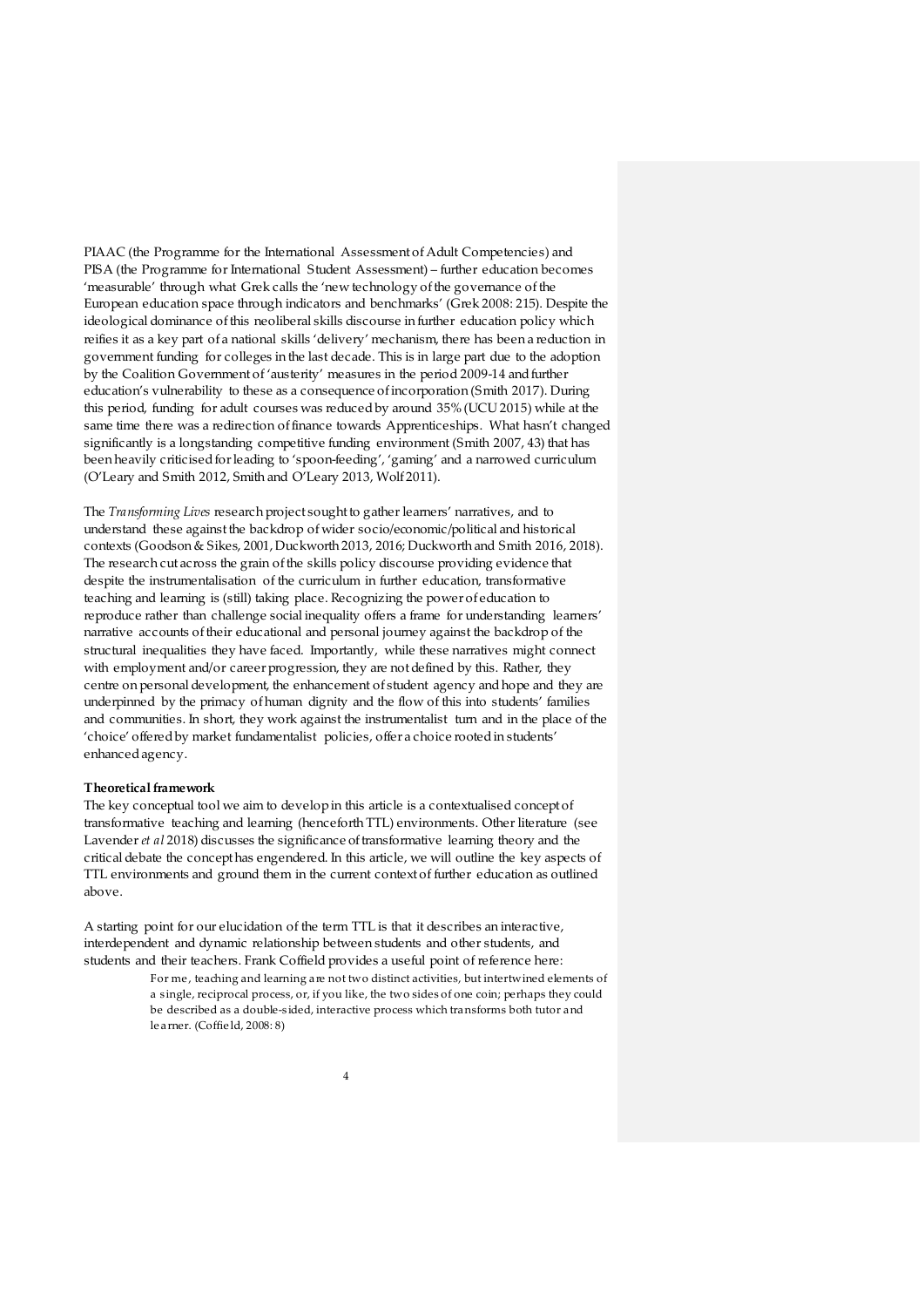There are a number of reasons why this insistence on the interconnection between teaching and learning resonates with the *Transforming Lives* research. First, by including teachers, it emphasises their role in establishing an environment or space and set of relationships in which students can validate their socially situated knowledge and value the knowledge generated from their lived experiences. Through the concept of TTL, we also seek to avoid locating the motor of transformation (only or primarily) within individuals, rather than seeing it as an effect that is consciously produced through *interaction* between teachers and students. This aspect is highlighted by the relation of 'care' on the part of the teacher that was also a repeated theme in the data. The notion of 'care' (Feeley 2007) is extended to 'dialogic care' and re-claimed as a tool for this and mutual respect. The kind of care underpinning TTL is not patronising or passivizing but instead is orientated towards fostering student engagement and autonomy. It was a principle that underpinned the success of TTL and flowed into the private domains of the learners' lives. Dialogic care is important because young people and adults entering further education spaces may hold a deficit view of themselves as learners as a direct consequence of their experiences of schooling. But in addition to overcoming the barriers associated with the experience of being labelled, we argue for the importance of reasserting the collective and social aspects of learning – a feature of further education that distinguishes it from schooling.

The research we draw on is less focused on producing a definition of transformative learning that centres on the effects on individual learners or on measuring such phenomena (if they can be measured). Instead the starting point of this research was an awareness that despite the turmoil produced by cyclical policy intervention and a funding model that incentivises 'gaming' by providers, some students continue to experience learning in further education as a positive social experience that enhances their agency as individuals going forward in their lives. While the work of Mezirow (1990) and Illeris (2013) among others seeks to elucidate a set of universal principles that underpin transformative learning, our work sees context as a vital component in any understanding of what transformation might mean. A legitimate question might then be: *why areTTL experiences necessary here and now?* Whilst it is beyond the scope of this article to explore the problematic nature of the agestaged tyranny of achievement matrices that structure schooling in the UK (Mansell 2007), the negative, stigmatising impact it had had on many of the participants was a salient research finding. Following on from that, one key aspect of TTL is a recognition ofthis and a strong emphasis on building confidence to renew learning identities as a consequence of the 'symbolic violence' many students have experienced in their schooling.

The concept of symbolic violence originates in Bourdieu and Passeron (2013). They write about the symbolic system that education draws on to inculcate and impose meanings on learners. They see education as imposing a standard culture whose values reflect the social structure and the power relations that underpin it. In other words, in a socially unequal society, education perpetuates inequality and a stratification of individuals in a way that serves to replicate existing social inequalities. They argue that there is a 'twofold arbitrariness' in pedagogic action (ibid. 5-6). The first arbitrary is the power underpinning pedagogic authority; the second is the 'cultural arbitrary' that the pedagogy seeks to impose. Pedagogic action can only take place with pedagogic authority which they see as: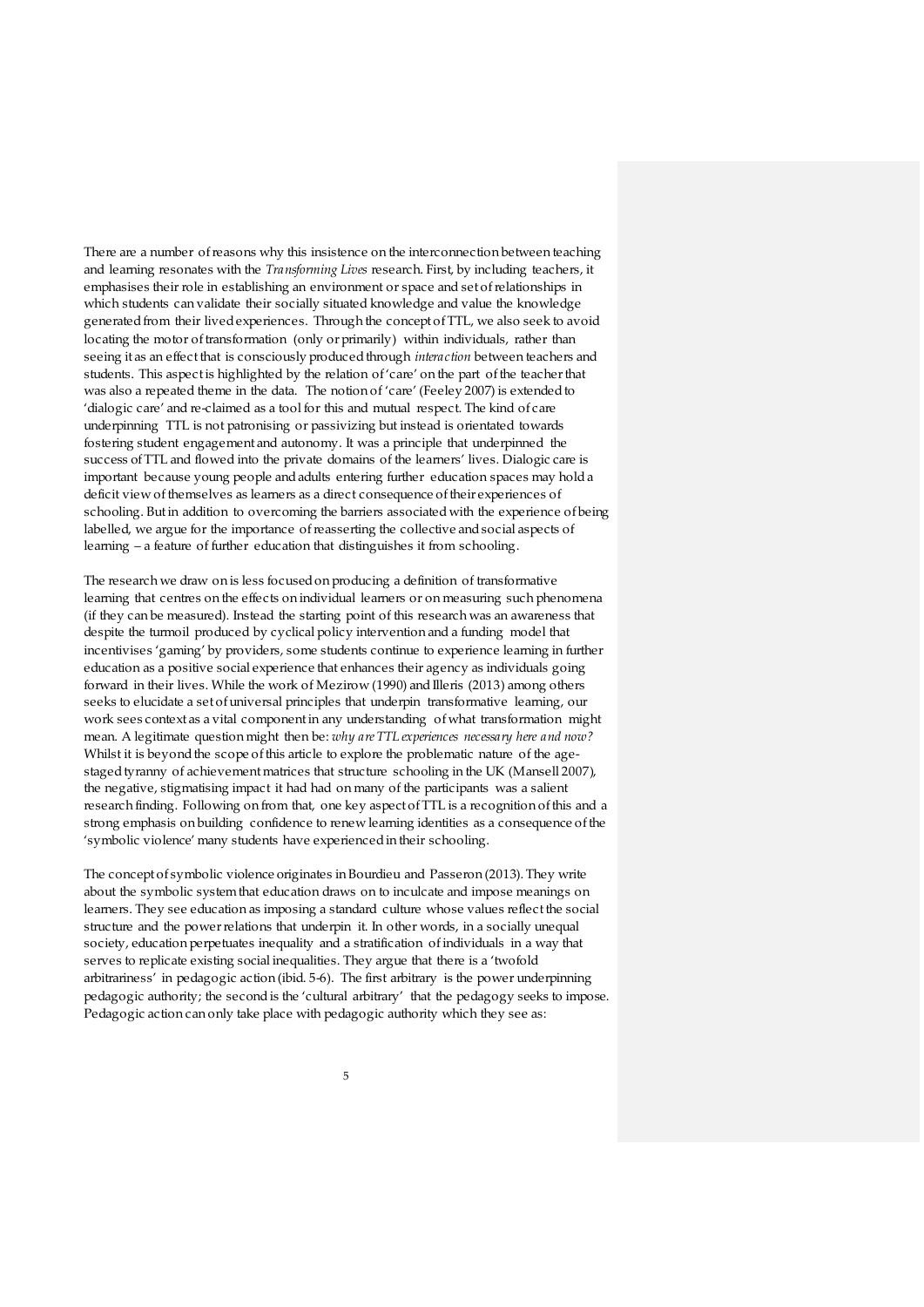a power to exert symbolic violence which manifests itself in the form of a right to impose legitimately (which) reinforces the arbitrary power which establishes it and which it conceals. (Bourdieu and Passeron 2013: 13)

Pedagogic action for Bourdieu and Passeron constitutes symbolic violence because it entails the imposition of arbitrary meanings and cultural values on learners. But while Bourdieu and Passeron dismiss the possibility of a critical pedagogy which foregoes symbolic violence, seeing no pedagogic action as 'culturally free' (ibid. 17), their model is very transmissive. It adopts a view of educational experiences as experiences in which learners are recipients rather than co-constructors of meaning. Bourdieu and Passeron see education as affirming the cultural background of some children while delegitimising that of others. In this sense pedagogic action imposes a recognition of the legitimacy of the dominant culture on members of dominated groups, classes and individuals, but it also imposes on them by forcing on them a recognition of the illegitimacy of their own culture.

So how is it possible to theorise TTL in the light of Bourdieu and Passeron's thinking on symbolic violence and the 'twofold arbitrariness of pedagogic action'? We would argue that the twofold arbitrariness of pedagogic action at the heart of the notion of symbolic violence is specifically addressed in TTL environments. The first arbitrary: the power underpinning the pedagogic authority is addressed through the egalitarian relations that teachers strive to establish. The second aspect, the 'cultural arbitrary' that pedagogic action seeks to impose is addressed through the inclusion and (even) centrality of learners' biographical experiences in the curriculum. Evidence from learners and teachers in the research repeatedly returns to these characteristics; and learners' narratives in particular repeatedly contrastedTTL environments with prior educational experiences in which they felt judged and labelled in deficit terms.

While the theoretical perspectives offered above focus on the classroom interactions, we also think it is important to clarify the way symbolic violence operates through the abstract notion of the "FE sector". It would be inaccurate to claim that experiences of symbolic violence in education are confined to schooling. Indeed, arguably, the current further education systemin the UK is as or more susceptible to the hegemonic and structuring ideas that impose meanings and curricula on students in ways that do not best serve their interests. One way of viewing the way symbolic violence plays out in further education is through student objectification – a concept we would like to develop here. There are at least three forces of objectification – a triple-lock of symbolic violence – that students in further education can be said to be (potentially) subject to. The first layer of objectification is located in the 'skills' discourse outlined earlier. While not singling out or categorising individuals, this neoliberal ideological *weltbild* provides a common-sense framework or understanding further education as human capital production (as elucidated in UKCES 2009 above), an understanding that is inherently demeaning of further education students.

The second layer of the triple-lock is more substantial and structural in the sense that it is reified by the current qualifications framework and the expectations, ways of thinking and student learning trajectories that this gives rise to. This second layer of objectification resides in the qualification framework that enforces a binarist perception of young people as being either 'academic' or 'vocational' (Payne 2010). This is also a feature that has been reinforced by the stratification that marketization naturalizes. Under this layer of objectification,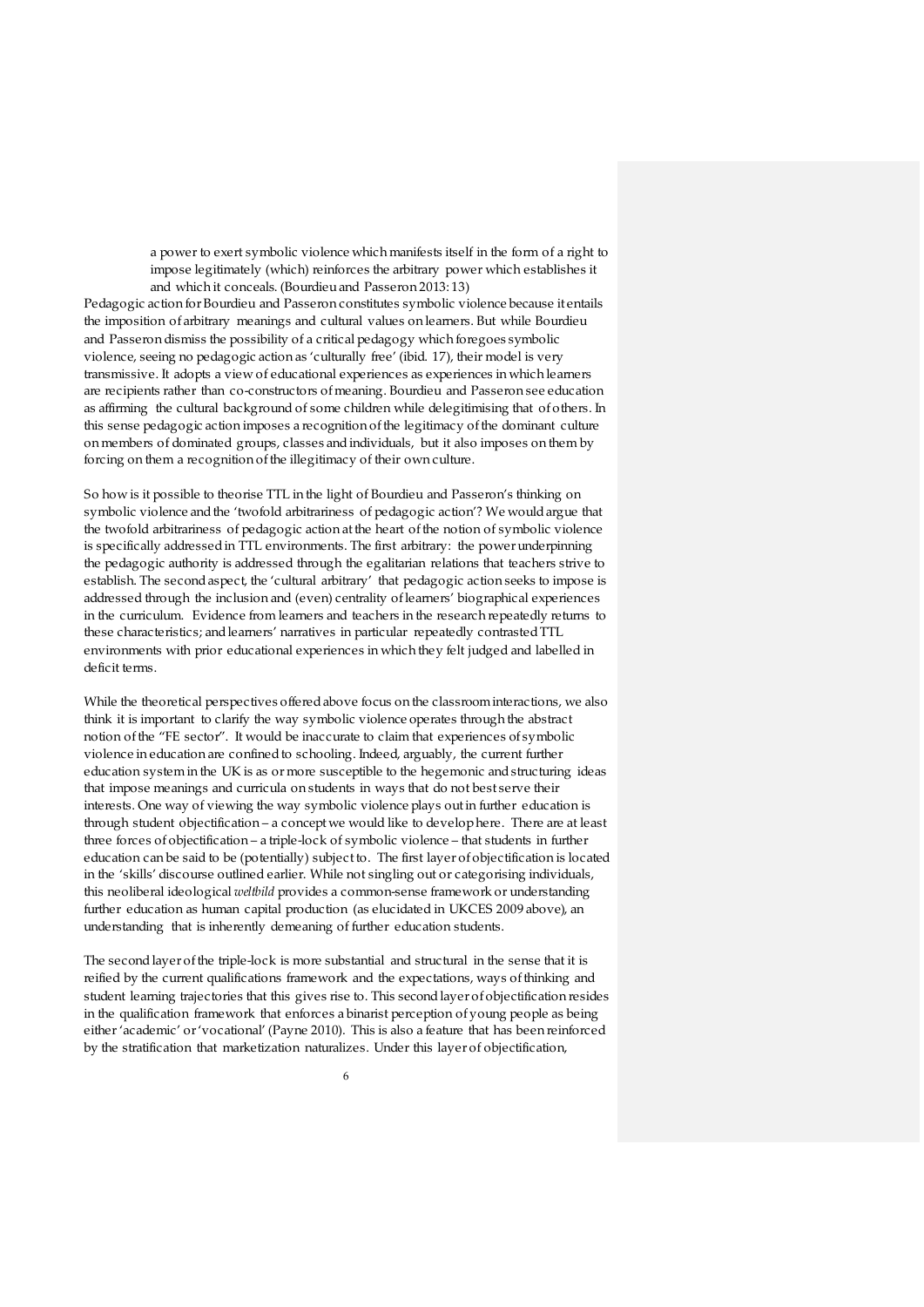particularly within a policyscape that seeks to represent further education as solely or primarily focused on vocational learning, further education students are 'classed' (Thompson 2010) and structurally disadvantaged and potentially objectified as low achievers.

The third and final layer of the triple-lock in further education is a further consequence of the competitive marketization that has emerged in further education. A key aspect of the incorporation of colleges in 1993 was that it introduced a transactional aspect to the relations between students and providers. While this supposedly privileged students through their choice as 'consumers', a more evident and significant effect was to incentivise teachers and managers in further education to view the recruitment of students in funding terms, as a 'bums on seats' exercise. Taking this triple-lock of objectification into account, it seems miraculous that TTL is taking place at all in further education settings, but our research provides evidence that it is.

#### **Connecting critical pedagogy to research methodology**

Before moving on to explore some of our data we will first outline the methodological approach we adopted for the study. Drawing on feminist perspectives, we sought to avoid the distinction between 'objective' and 'subjective' pointers of human action and challenge the value neutrality stance of positivistic social science. Rather than seeing science and rationality as privileged forms of knowledge, personal experiences and the value of these were essential in redefining the notion of 'objectivity' to 'strong objectivity' (see Harding, 1991). A key drive being to provide the environment and tools to facilitate learners to celebrate their ways of knowing and doing. To do this we actively drew on a praxisorientated philosophical stance that involvedthe participants and the local and wider community in the research process (Habermas, 1987, 89). Importantly, praxis is distinctive in that its clear purpose is to empower marginalised people and help them to challenge their oppression. As such our approach grew out of the background of both researchers in critical literacy education (Freire 1995, Gee 2004, Breunig 2005). That informed the care that we took to frame research conversations (we use this phrase in preference to the term 'interviews') to foster a sense and drive for of equality between the participants and the researchers. These research conversations usually took place in the further education setting where participants were studying, however if family members took part in the conversations we were invited into the learners home. Reciprocity was also important: we shared our own stories to establish openness and informality acknowledging that the research aspect of what we were doing was one part of a broader social encounter.

The research conversations provided participants with an opportunity to share their narratives through the format of video. These video narratives were shared publically through a project website. Rather than the stories being hidden or shameful, the project participants reclaimed them as stories of success while recognising the structural inequalities that they challenged and resisted to take agency in their lives and communities (Duckworth 2013, Duckworth and Smith 2019). The project participants, many having been constrained by factors which included class, gender or ethnicity, benefitted from the telling of their stories and validated their voice which contributed to a social capital, by proxy, in that they and the communities they belonged to could draw on the accounts to motivate them to take their own learning journeys forward.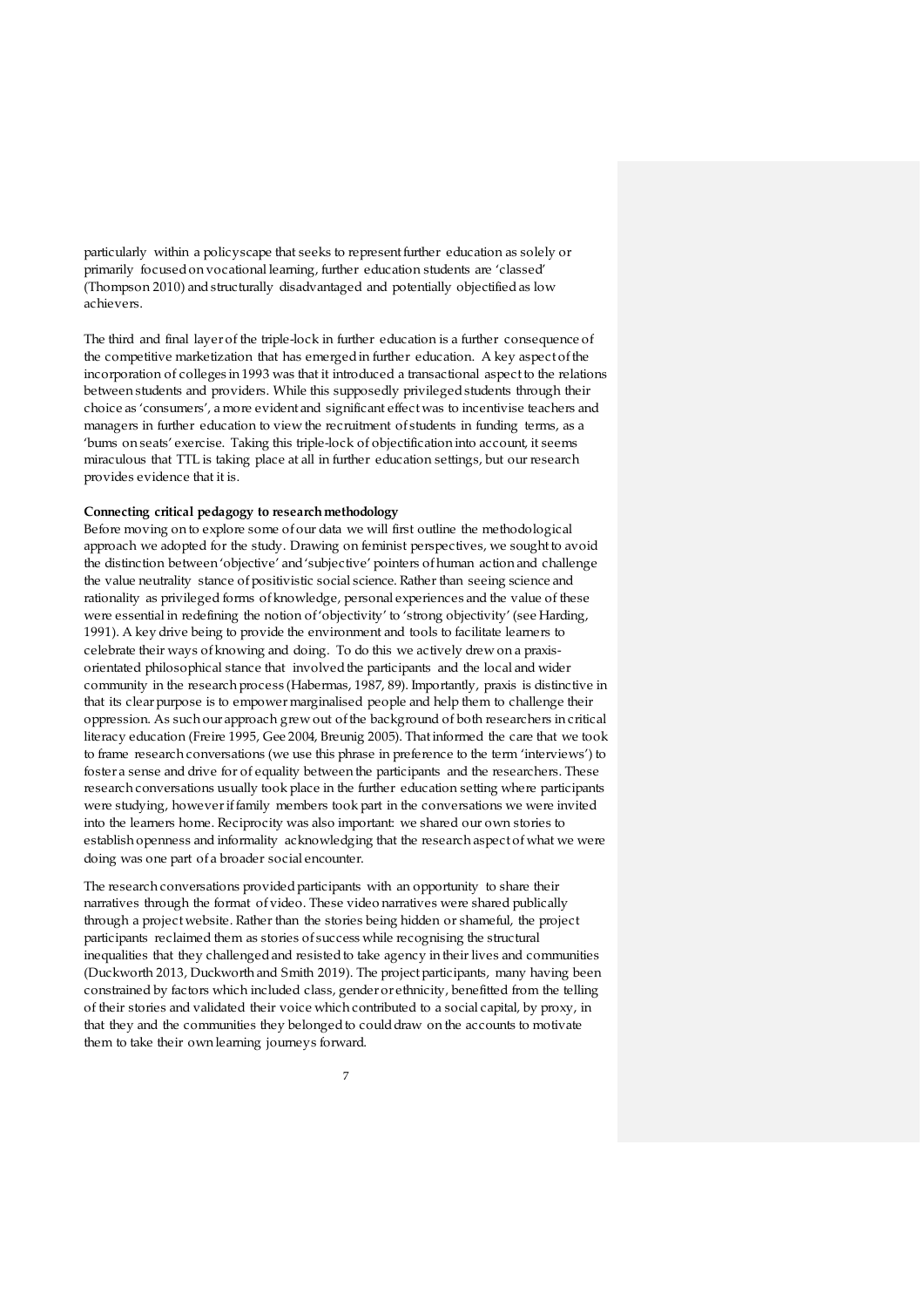Pink (2007: 96-7) discusses how using a video camera can disrupt the relationship between researcher and participant. The loss of eye contact when the researcher peers into the viewfinder can heighten the participant's awareness of 'being filmed'. We were able to avoid this in our project; the autofocusing equipment, with its large screen display, enabled us to set up the camera on a tripod, start recording and then to start the conversation, occasionally checking and refocusing. Once again, the emphasis was on foregrounding the informal and safe nature of the research space. The research conversations were purposefully affirmative of participants' achievements and the agency they had rekindled through learning. There is a connection here with critical pedagogy: ourresearch practice positioned itself in such a way as to extend the *affirmative regard* that we see as underpinning transformative teaching and learning experiences. In other words, the conversations sought not just to record participant narratives but to interact in an affirming way with the people recounting them.

The research conversations provided opportunities to enact and document what Tedder and Biesta refer to as 'narrative learning':

> *By narrative learning we mean that learning can take place as a result of articulating stories from one's life, through the process of talking about and reflecting on life experiences…* (Tedder and Biesta 2009: 89)

In this way, the research conversations were positioned as an extension of the TTL experiences that were the central concern of the project. The project data, a series of rich narratives from learners, teachers, employers and learners' family members, were shared via a project website. A Youtube channel<sup>1</sup> and twitter account<sup>2</sup> were further features of a multifaceted digital platform that, together, interacted to broaden the reach of the project and to house a critical space which garnered further contributions in the form of written accounts, photographs and artefacts from a growing project audience.

The digital platform was the catalyst to what we describe as *virtually enhanced engagement*  adding to the data in an organic way and extending the influence and meanings of the project in the public domain – for example by connecting the researchers directly with a key policy maker. With the consent of participants, we shared the narratives across the public domain. The website became an interactive vehicle for the co-construction of a virtual community bringing together learners, teachers, academics, activists and policy-makers. Project participants' voices in this way were able to reach out and cross different domains to challenge stereotypes and unsettle hegemony. The first year of the project culminated in a conference that brought together participants from across the country to explore the research themes across the breadth of further education provision.

We adopted a thematic approach to the data analysis but our approach deviated markedly from the kind of linear model with distinct stages as suggested by Braun and Clarke (2006). For example, as researchers with a body of existing work on further education, we understood that this experience positioned us both historically and politically in relation to the data. The notion of 'bracketing' (for a critique see Thomas and James 2006: 782) or a

 $\overline{a}$ 

<sup>1</sup> <https://www.youtube.com/channel/UCkDeirtGCmeBs361BgibXnA>

<sup>2</sup> @FEtransforms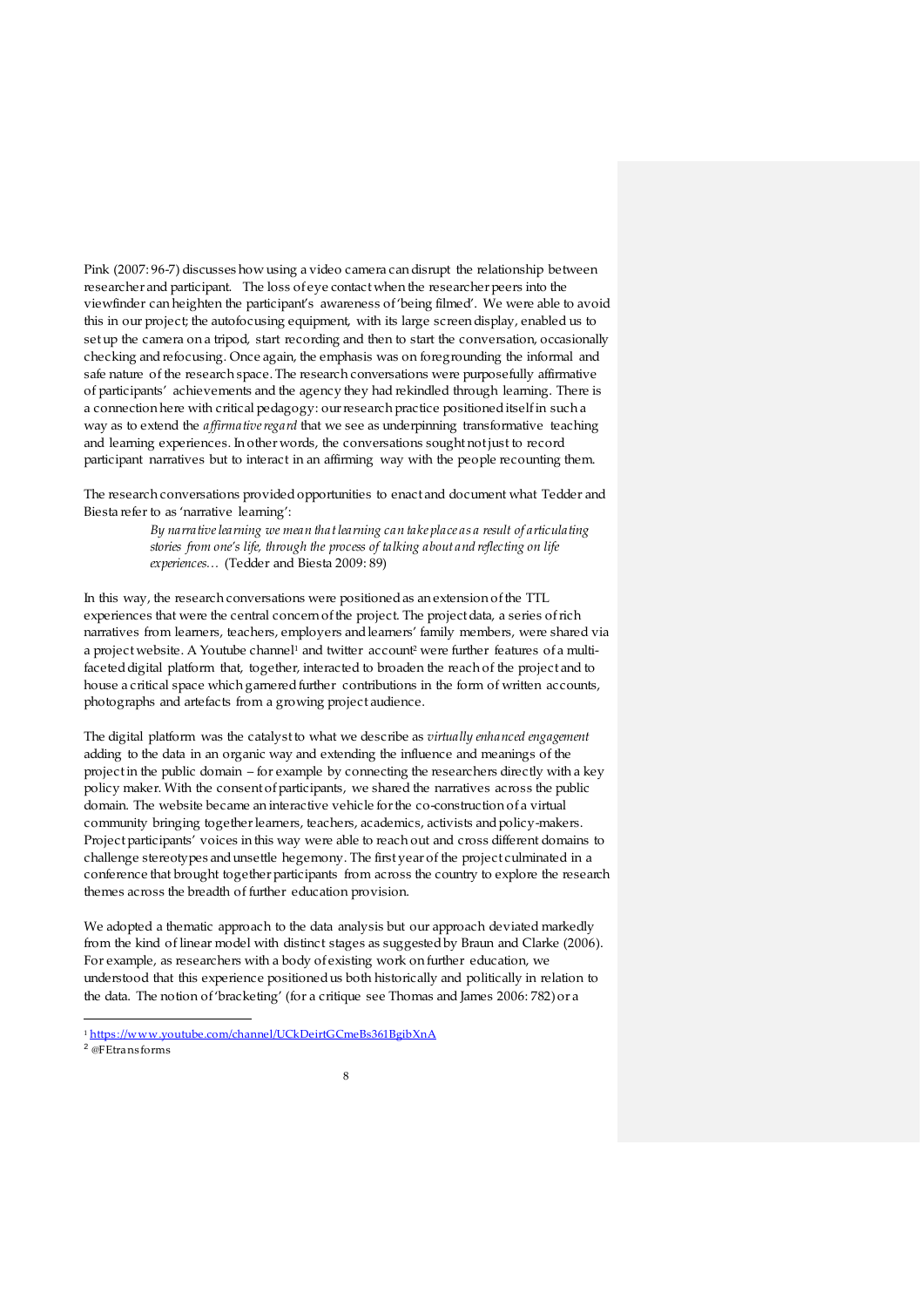'pure' inductive, data-driven approach was inappropriate. The positionality (Lather 1991: 6) of the researcher seems to us to preclude a 'pure' inductive approach. Thus we brought to the data a set of theoretical tools which originated from the literature on transformative learning. An example might be when participants talked about being 'labelled' at school; this statement connected with the notion of symbolic violence that we already saw as a feature of the further education context in which a 'second chance' is offered to people with negative experiences of schooling.

The analysis was also more iterative and organic than is suggested by a staged model. The pattern we followed connects closely to critical reflective practice (Brookfield 2005) in which (in the short term) events were convened and then reflection took place. Theming often began immediately following a research conversation as we picked out instances where participants' meaning-making resonated with or built upon interpretations of data already gathered. Familiarisation with the data in terms of immersion and review was preceded by this discursive 'spotting' of nuggets of data. These nuggets were sometimes moments in the conversation when the participant said something that re-contextualised existing interpretations in new or unexpected ways.

Typically, the data was gathered in research visits where four or five individuals were seen. Thus, the theming phase had no distinct temporal boundaries as different research visits yielded different themes. We found the distinction between semantic and latent themes (Braun and Clarke 2006: 84) useful. Semantic themes were often those that were identified during and immediately after the research conversation. These initial thoughts were then developed through the immersive process of editing each video and at this stage latent themes were also identified. The captions that we have added to each video became a way of focusing the analysis. These became a way of signalling these significant concepts that connect the different research conversations. Each video with its preliminary analysis was sent to participants for additional comment and to sound out the initial analysis. In this way, each research conversation became a testing ground on which existing analytical tools were applied and their explanatory power re-evaluated. In that sense, our analytical approach sidestepped the binarism of either deduc tive or inductive thematic analysis. Different research conversations yielded familiar themes but also required us to respond to the 'surprises' that are familiar from reflective practice frameworks (e.g. Brookfield 2005, Schön 1983) There was also a longitudinal analytical arc as, across different events, the analysis developed through a de-contextualising and re-contextualising cycle. In this way, over two years of data gathering, the thematic analysis became richer as we engaged with new data and related it to earlier conversations. The choice of what to foreground in each video and then, often in a different way, in the writing that followed, required careful consideration. Having a broader audience beyond the academic research community, the videos can be regarded as attempts to provide accessible (and for us strategic) narratives offering key insights into TTL.

## **Ethics**

The use of video and the project website involved important ethical consideration. The project was scrutinised and passed by the Ethics Committees of both researchers' HEIs. We adhered closely to the BERA ethical guidelines (2011) throughout the project offering all participants anonymisation at the recruitment stage, but as the focus was on the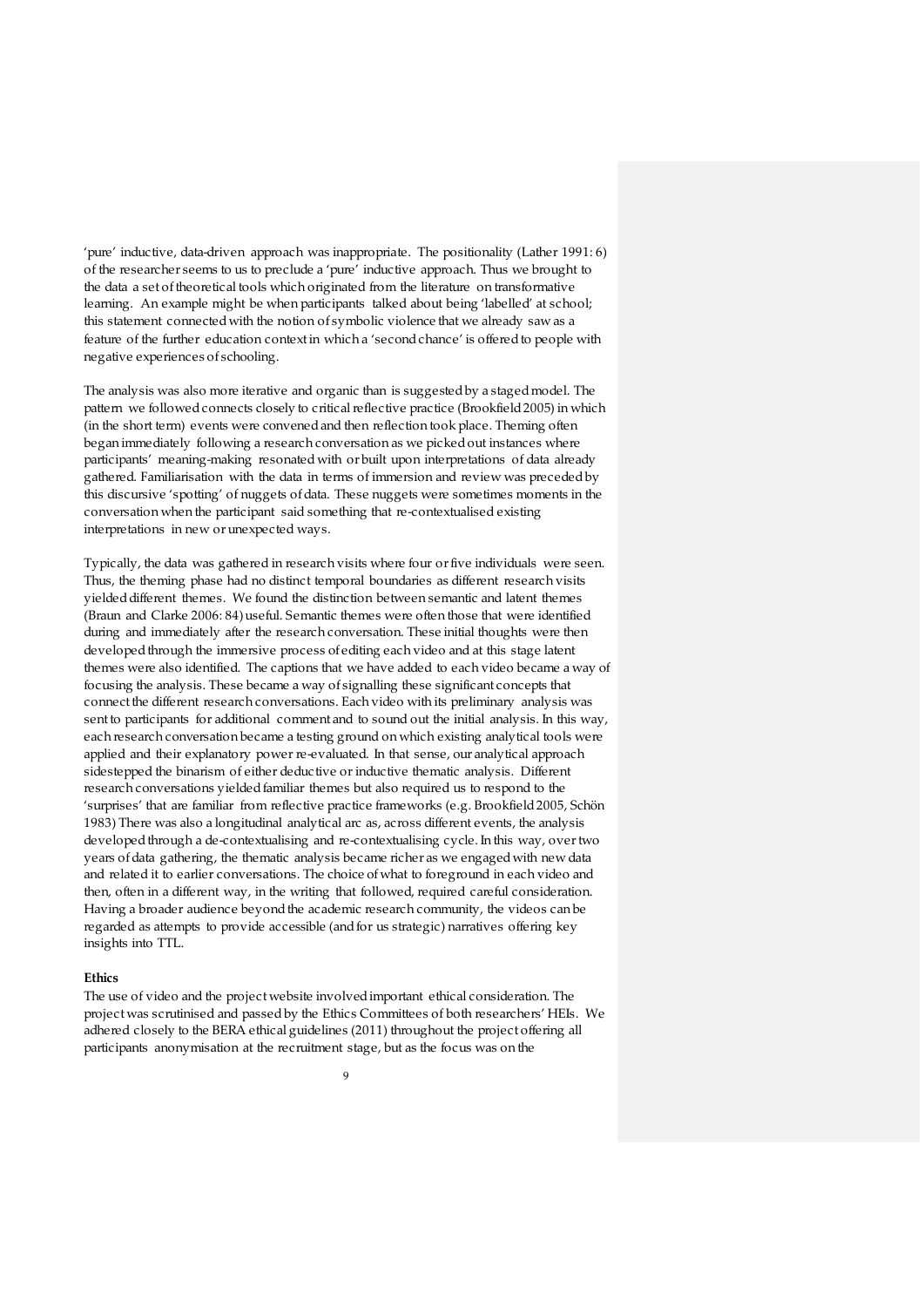transformative qualities of their educational experiences, most wanted their real names to be used. Each video was edited and then shared with the participant prior to publication. Reedits were undertaken at the participant's request. The emphasis throughout was on maintaining their dignity while presenting their stories in their own words. The stories of many were closely connected to particular colleges and even specific teachers. Where these were mentioned, we also sought permission to include these. The publication of videos on Youtube raised the issue of the need to remain aware of public comments and to respond, edit and delete these where appropriate.

### **Findings i) Schooling, further education and symbolic violence**

As suggested already, TTL pedagogies are a response and an antidote to the 'symbolic violence' (Bourdieu and Passeron 2013) experienced by many learners in their compulsory education. The power of symbolic capital and what is valued and why in different fields offers an insightful avenue of enquiry into the experiences of the learners in this study. It allows for a deepening of our understanding about notions of symbolic violence the participants had been subjected to in their schooling and its impact on their identity and lives.

The relationship of symbolic violence to learning and the impact it had on participants' sense of themselves as effective and successful learners emerged strongly from the data. A large number of the participants talked about their negative experiences of schooling. Sometimes this coincided with undiagnosed dyslexia (e.g. Anita, Herbert), the impact of external forces connected to family (e.g. Kate) or a feeling of being overlooked or not understood (e.g. Nyomi, Chaima). In other cases (e.g. Rithenella, Marie and Adam) a strong sense of labelling emerged. The symbolic violence that the learners had experienced was often hidden because it triggered feelings of shame in the individual. Adam provided a powerful representative example of this. Adam was a sixteen year old who was excluded from his local school and explained how one reason for this was that he had anger management problems:

> *In school I was getting angry quite a lot. I was punching walls… I used to think I was dumb all the time in school. I had no hopes at all….*

The knock-on effects for Adam's family and home life were significant. His mother described how she received phone calls every day and sometimes had to leave work in order to pick her son up early from school. Adam's sense of being 'dumb' and ignored was, in his mind, connected to teachers' labelling him as coming from a particular estate with a 'reputation': this created negative expectations that meant his identity as a learner was severely compromised:

> *I was in a lesson and I was there with my hand up asking for help and there was another person with their hand up asking for help. I'm the naughty one and he was a good lad... So (the teacher) went straight to him and then another person put their hand up and then another person even though I had my hand up. And he kept going round and round until after nine people then he come to me. And that was why I was getting angry… Everyone just looks at you and they think* Oh yeah… *They judge a book by its cover and you shouldn't do that.*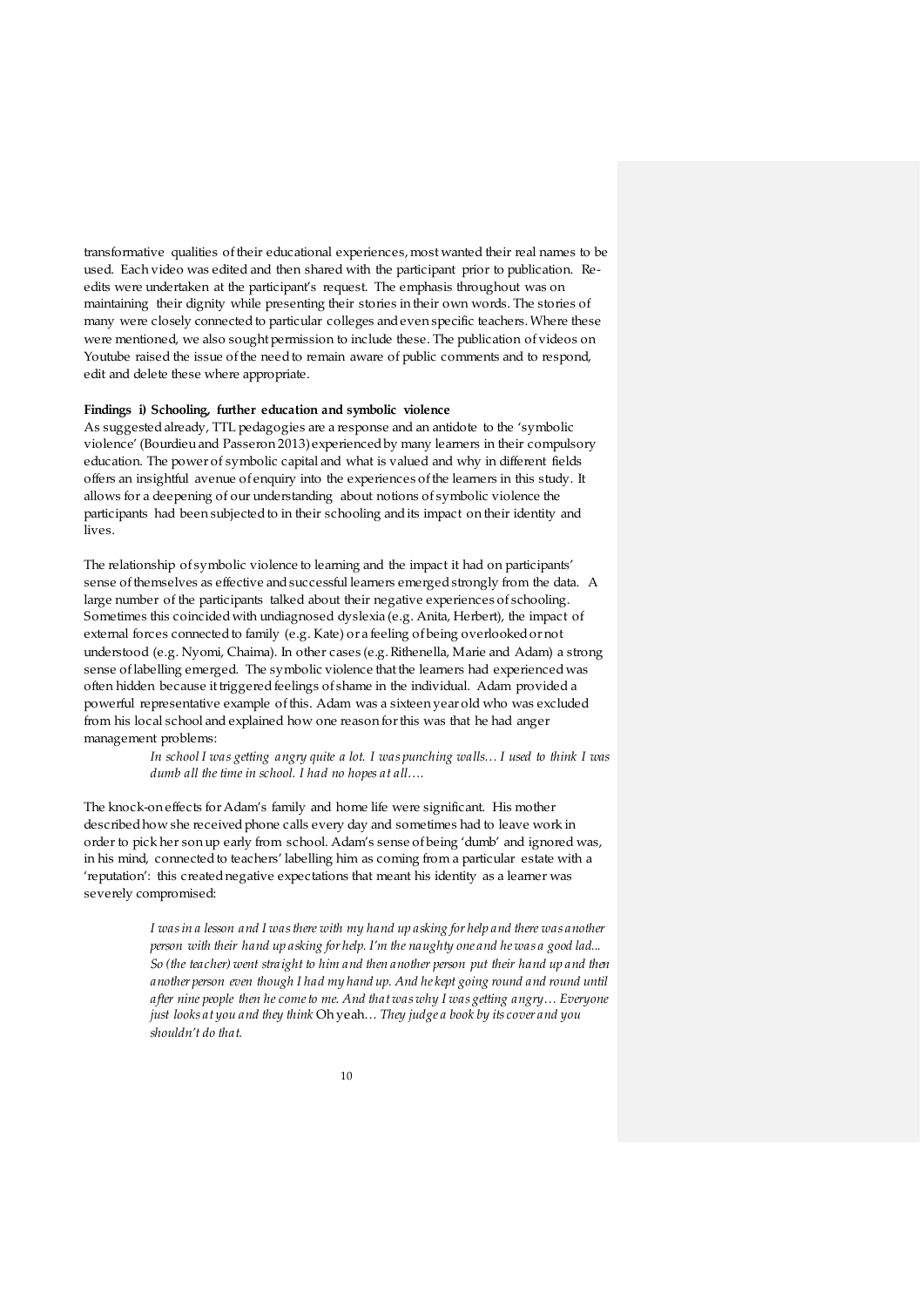In Adam's story, symbolic violence is observed as an outcome of the way the teacher relates to and interacts with the learner. As with another participant, Anita – who talked about being put 'in a box', symbolic violence takes the form of an ongoing assessment of 'ability' that shapes social interactions between teacher and learner. The educational relationship becomes characterised by a teacher's judgemental position and regard towards the student.

#### **Findings ii) TTL environments: evidence from the research**

Data from the project provided a range of evidence about the different conditions that, work together as constituent parts of TTL environments. One key aspect of a learning environment that favours TTL is the way in which the curriculum relates to the learners' biographies. For most learners, this was as simple as being accepted for who they were:

> *My self-esteem and confidence wasn't what it was when I was eighteen. (Now) I'm comfortable in my own skin. And that's something to do with equality. And people at Northern College accepting you for you… And just that right to speak without being interrupted. I found that, like, so powerful. And being really listened to as well. (Clare)*

This theme of acceptance and affirmation was echoed by others, sometimes it was expressed in terms of the 'feel' of the learning space, sometimes it was connected to the relationship that was formed with the college staff. Anita, a learner who went from 'dead-end jobs' to a social work qualification expressed this in these terms:

> *My tutors are the ones that have got me here. They've got me this far. I don't know where I would have been without Judith and Margaret… They didn't push me, they encouraged me. They never once doubted me. They encouraged and they made me grow. Through that, I've been able to inspire my kids.*

Here we also see the impact of TTL for students and their families: its intergenerational ripple effect. Anita's renewed hope and agency has had the knock-on effect of providing an environment in which her children feel motivated and able to connect their educational achievements to their *becoming-biographies*. It is revealing to contrast this with the assumptions about learner agency within the neoliberal skills discourse. To return to the image used in the *Building the Foundations* policy document (BIS 2015):

> *Professional and technical education provision… needs to be refocussed to deliver the higher level skills that employers need. Strong institutions are needed to support this ambition…. The government will… invite some colleges to become prestigious Institutes of Technology to deliver high-standard provision at levels 3, 4 and 5.… Institutes of Technology will be sponsored by employers, registered with professional bodies and aligned with apprenticeship standards. The government will empower National Colleges, Catapults, and elite professional institutions to design each route, alongside employers and professional bodies.* (BIS 2015, 25-26)

This passage comes from a section of the document entitled *Putting employers in the driving seat*. The overview here is of policy that aims to change not just course content but also the structures and cultures of colleges – better to meet the needs of employers. Notable by its absence is any mention of learners' needs, hopes or requirements. Evident here is the first

**Commented [GH1]:** Is it OK to identify the college? **Commented [RS2]:** Yes.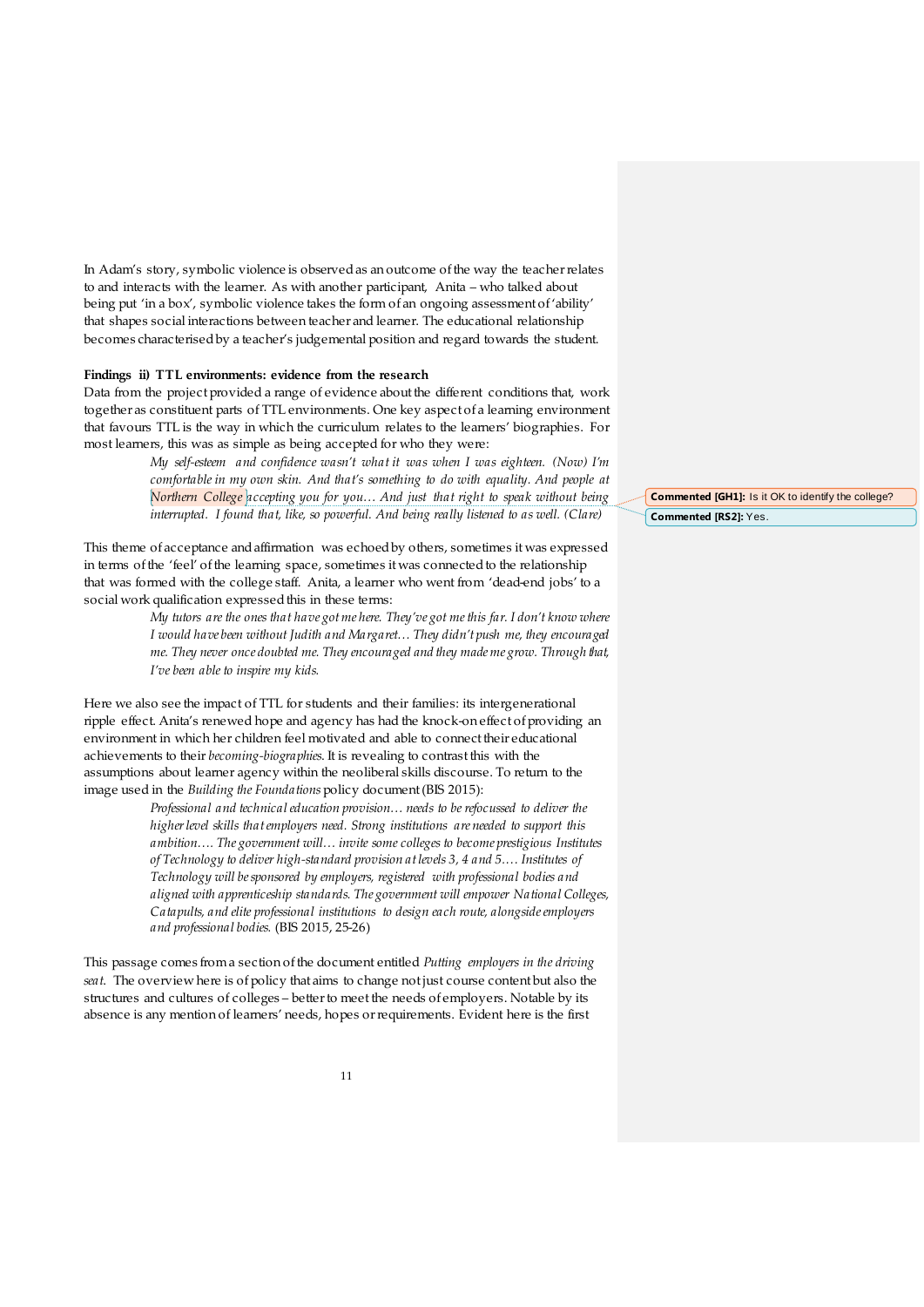layer of the triple-lock of objectification. The inference is that employers' and the nation's needs take precedence.

In curricular terms, this position is in direct opposition to the kind of "differential space" (Lefebvre 1991) that characterises the TTL environment. A distinctive feature of the conceptualisation of TTL that emerges from the study is that learning is not a measurable process delimited by distinct parameters in time-and-space. Instead, learning is an aspect of consciousness that bleeds between moments in time, relationships, action, self-image and space. Above all, the conditions that make it possible to take place are social. As such, TTL necessitates a curriculum in which the learner takes a central position, certainly at the start of a course and then, as autonomy and confidence grows, less pervasively. The research evidence on this is encapsulated well by one of the teacher participants. In our research conversation, Jez talked about his passion for teaching Level 1 and Level 2 Business students. The learning environment Jez sought to establish in the classroom overturned the low expectations that many of his students had brought with them from their prior educational experiences. A principal technique Jez used was to foster autonomy. Interestingly, he uses the same metaphor as the *Building the Foundations*document.

> *I don't see it as me and them... We are all one.... we work together, so when they are driving their own bus, initially, I'm driving it. I'm showing them where the gear stick is, I'm showing them where the steering wheel is. But as their confidence builds, as they get more familiar with… the expectations… I place on them, they take over the reins, and they start driving the bus. So they dictate which way they want the course to go on, what units they want to do within the course… that's a huge step for some of the under-privileged learners that I come across – to be given that power.*

The egalitarian conditions of TTL evidenced here do not hinge on the teacher ceding authority in the classroom. But rather, they reside in her/him using authority to establish a particular environment in which a traditional uni-directional, transmission-orientated power dynamic is replaced by one which, in Stenhouse's sense, is more differentiated (Stenhouse 1981: 107). Importantly, it is also collective and requires learners to take on a role of responsibility in making decisions about the curriculum. Whether or not this meets the 'needs of employers', appears to be beside the point as Jez models the kind of fostering of agency that employers might be expected to provide.

Another participant, Dean, offered an insight into how a TTL environment could meet an employer's needs while also acting as a catalyst for personal and professional development. In Dean's case, his employer liaised closely with the college to ensure a construction curriculum that was appropriate. But the employer relied absolutely on the expertise and the affirmative approaches adopted by the college teaching staff. For Dean, attending college also meant overcoming the significant barrier of a lack of self-confidence.

> *Given the opportunity to further myself, that's a no brainer. But then coming to college, that first day, I was like:* I'm not sure I can do this…*. It's changed me. I can do things. I am capable…The first day I started I had no computer skills… Now I feel like I've got a bit of respect. It's definitely life-changing… Even with the kids, I went to parents' evening… I ended up chatting (to the teacher) more about me than about (my daughter)…. I've been promoted to be site manager. It's been an amazing turnaround.*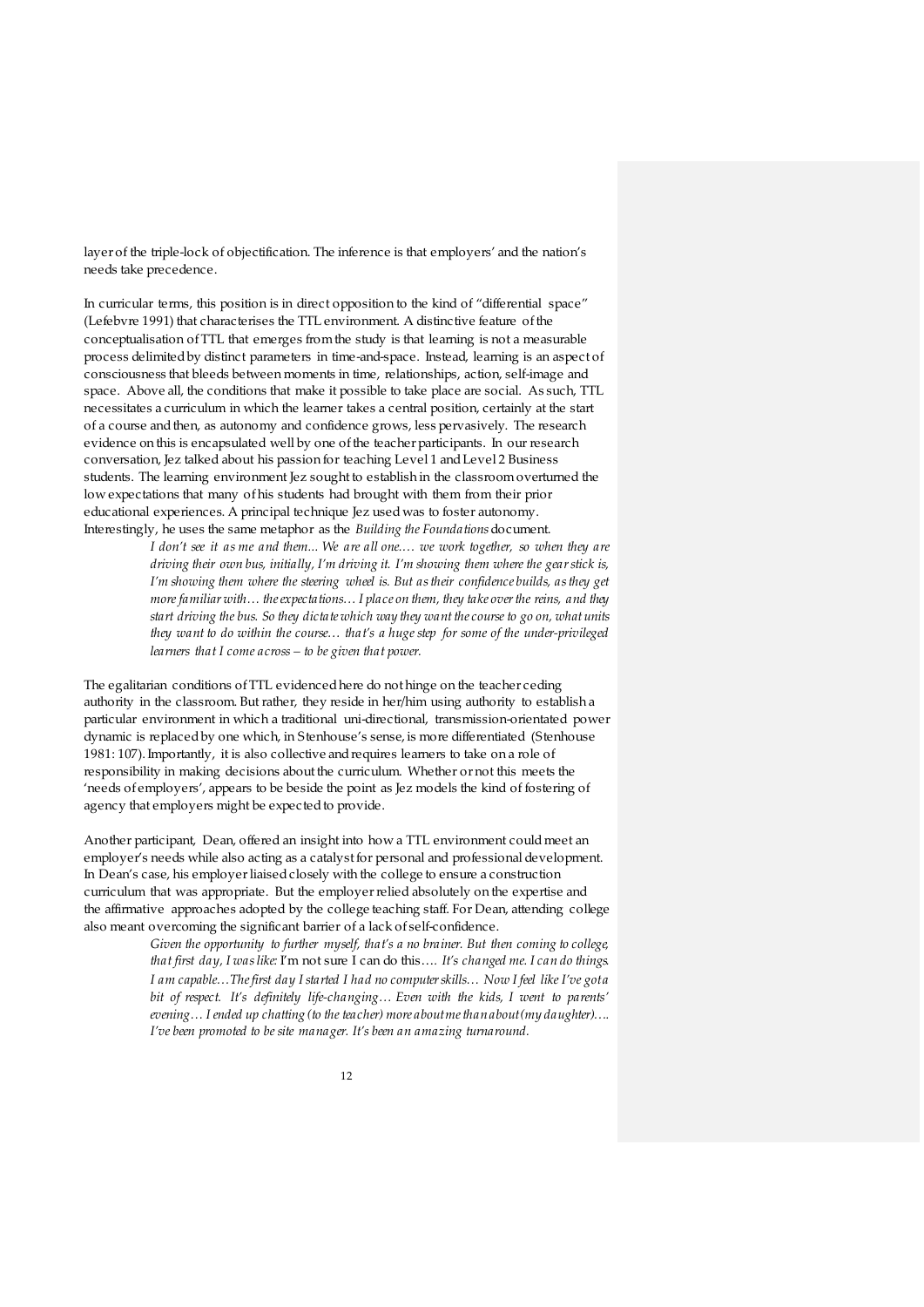Simon, the managing director of a construction company and Dean's employer talked about the importance of 'growing' his own talent. By this he meant positioning learning at the heart of his company. This involved him in developing a holistic educational experience with a local college that blurred the boundaries between learning spaces and workplace. The apprenticeship course that Dean was undertaking was dependent on Simon's personal commitment as an employerto his employees. Simon saw construction as a vocation and a career with opportunities for personal growth and the development of skills and knowledge:

> *I've built a five year course – when people say an apprenticeship, (normally) it's two years. I've been absolutely saddened by the attitude of the industry where it is encouraged and rewarded to collect as many apprentices as you can, massive intake then after two years, you take an eighteen year old and you say:* I'm sorry there's no future with us…. *The driving force for us is, you pass and do your apprenticeship with us and you are guaranteed a career. That's part of the deal… you work hard for me, you work hard for the business and we will look after you and we will guarantee you a framework.*

Within Simon's contribution there is an explicit criticism of some other employers' attitudes to the New Apprenticeships and indeed, evidence is emerging that the new scheme is not fulfilling expectations (Richmond 2018). Simon's non-exploitative approach is distinctive and, in the TTL experiences on offer through his model of apprenticeship, he seeks to connect the success of his company with the personal development of employees. In his case, there is space alongside the learner and the teacher on the 'driving seat' and his is an enabling rather than a dominant role.

## **Conclusions**

.

The research this article is based on sees us beginning to theorise TTL as an approach to teaching and learning that foregrounds the students' interests above the interplay of competing forces and contextual considerations in further education. Our research praxis involved a dedication to challenging the status quo and facilitating people from marginalised communities (and others from more privileged positions) to understand and recognise oppression and the impact of the structural inequalities of class, gender and ethnicity on learning and learning journeys. Our claim is not that all teaching and learning in further education colleges can be described as transformative but rather, that despite hegemonic structures and cultures (broadly underpinned by government policy) that incentivize a triple-lock of student objectification, TTL is still taking place. It is important that this objectification is not under-stated. It equates to a compromising and an undermining of human dignity. Indeed, the notion of objectification has further ramifications linked to dehumanization. In a discussion about the instrumentalisation of people and the implications of 'the use of a person', Kaufman (2011) makes important points about what this means for their human dignity. If we subscribe to a belief in human dignity, that is, the inherent worth of all individuals (and policy documents that address social justice and equality suggest our current government does) then that must proscribe us from weighing the value of the individual in an algorithm of goods and values. Yet, the triple-lock concept suggests that behind the further educational relationship between students and teachers lurks calculation and monetisation and (most importantly) that this has the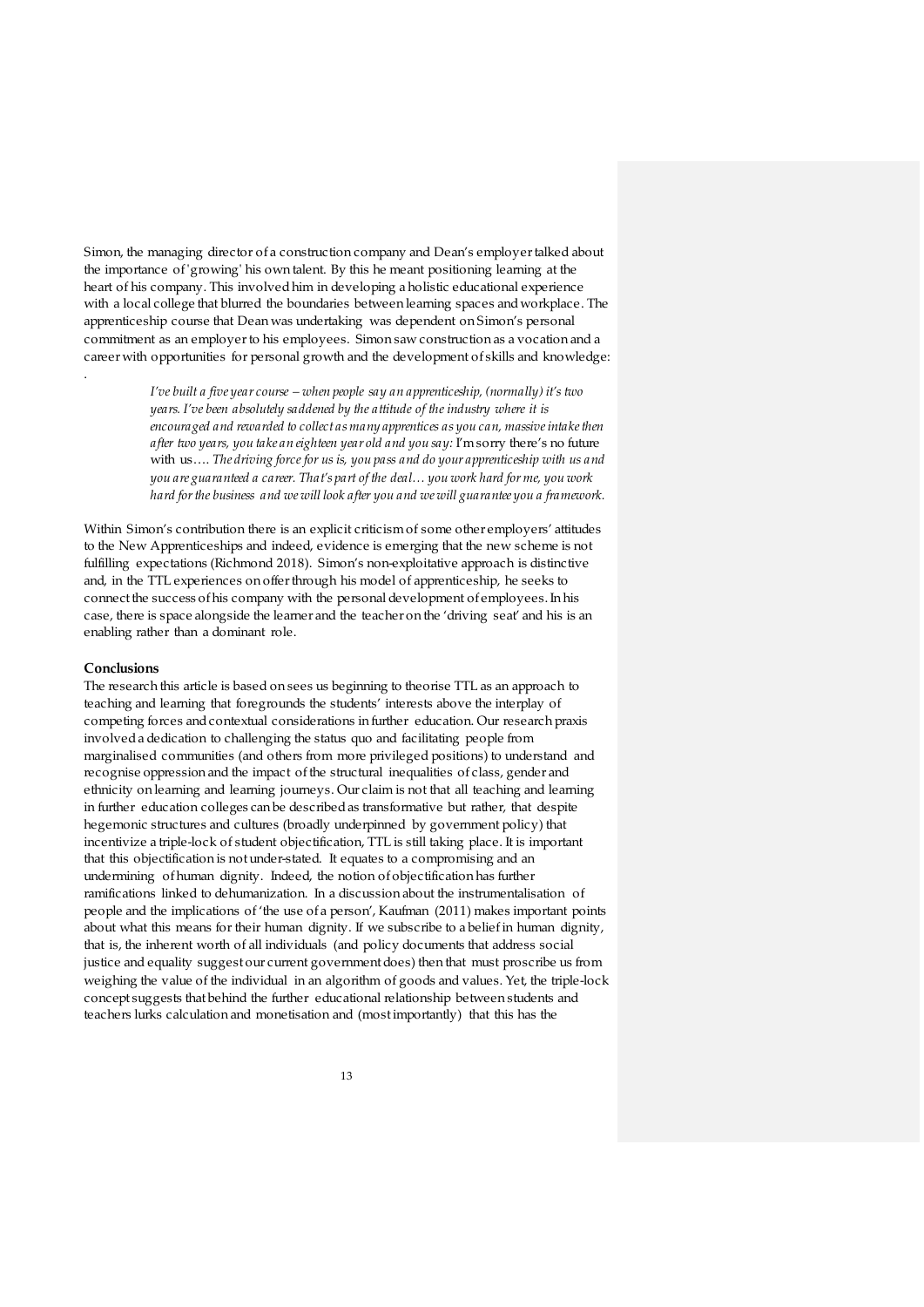potential to undermine any educational relationship that is founded on the safeguarding and enhancement of students' human dignity.

The cumulative effect of the triple-lock of objectification might be hidden (and even trivialized) by the use of the term 'gaming' (see Wolf 2011) to denote the practices some institutions engage in in response to the marketised structures that underpin further education. It may also obscure the cultures that arise as a consequence of this. An example of this might be the prevalence of the term 'bums on seats' (Smith 2007) that appears to both signal and be complicit in a culture of institutionalized objectification. Interestingly, there is also an implied diminution of the educator in the use of such a term that is traceable back to the commodifying influence of marketization. Just as the risk inherent in this system reduces students to 'bums on seats', so, it also risks reducing teachers to salespeople.

The objectification of students is not ameliorated by the achievement of a qualification if, as pointed out by Wolf (2011) and (regarding apprenticeships) Fuller and Unwin (2015) and Richmond (2018), students are put on qualifications to meet the financial interests of providers / employers. The transformative aspects of TTL can be seen as consciously operating against the grain of commodification while keeping it in view. TTL works against reducing educational relationship to the transactional. Current funding arrangements have institutionalised objectification and made the taking away of students' human dignity a structural feature of the further education system. From this discussion we can conclude that TTL environments operate in order to enhance the human dignity of students and staff alike. Or, put another way, TTL environments are those in which the forces conducive to objectification, those exemplified by the triple-lock, are most effectively kept at bay. It follows that teachers in further education settings whose practice exemplifies TTL are not focused on contributing to the British economy, or on labelling their students as second-class and 'unacademic' or even on thinking about how their efforts will contribute to college coffers; rather they get up because they live and work to interact with students, see them learn and grow to become independent users of knowledge and skills as their educational identities connect with their hopes for life and work in the future. In other words, TTL is characterised by the absence of 'use' and its replacement with consent and a cooperative engagement in the collective project of further education.

#### **References**

Ade-Ojo, G. and Duckworth, V. (2015) *Adult Literacy Policy and Practice: From Intrinsic Values to Instrumentalism*. Palgrave Macmillan Pivotal: London

Ade-Ojo, Gordon and Duckworth, V. (2016) Of cultural dissonance: the UK's adult literacy policies and the creation of democratic learning spaces. *International Journal of Lifelong Education*. pp. 1-18

Ball, S. (2017) *The Education Debate*. Bristol: Policy Press

Becker, Gary, S. 1993. *Human Capital, A theoretical and empirical analysis with special reference to education*. London: University of Chicago Press.

Biesta, G. J. J. 2010. *Good education in an age of measurement: Ethics, politics, democracy*. Boulder, Co: Paradigm Publishers.

Biesta, G. J. J. 2-16. The Rediscovery of Teaching: On robot vacuum cleaners, non-egological education and the limits of the hermeneutical world view. *Educational Philosophy and Theory*, 48: 4, 374-392.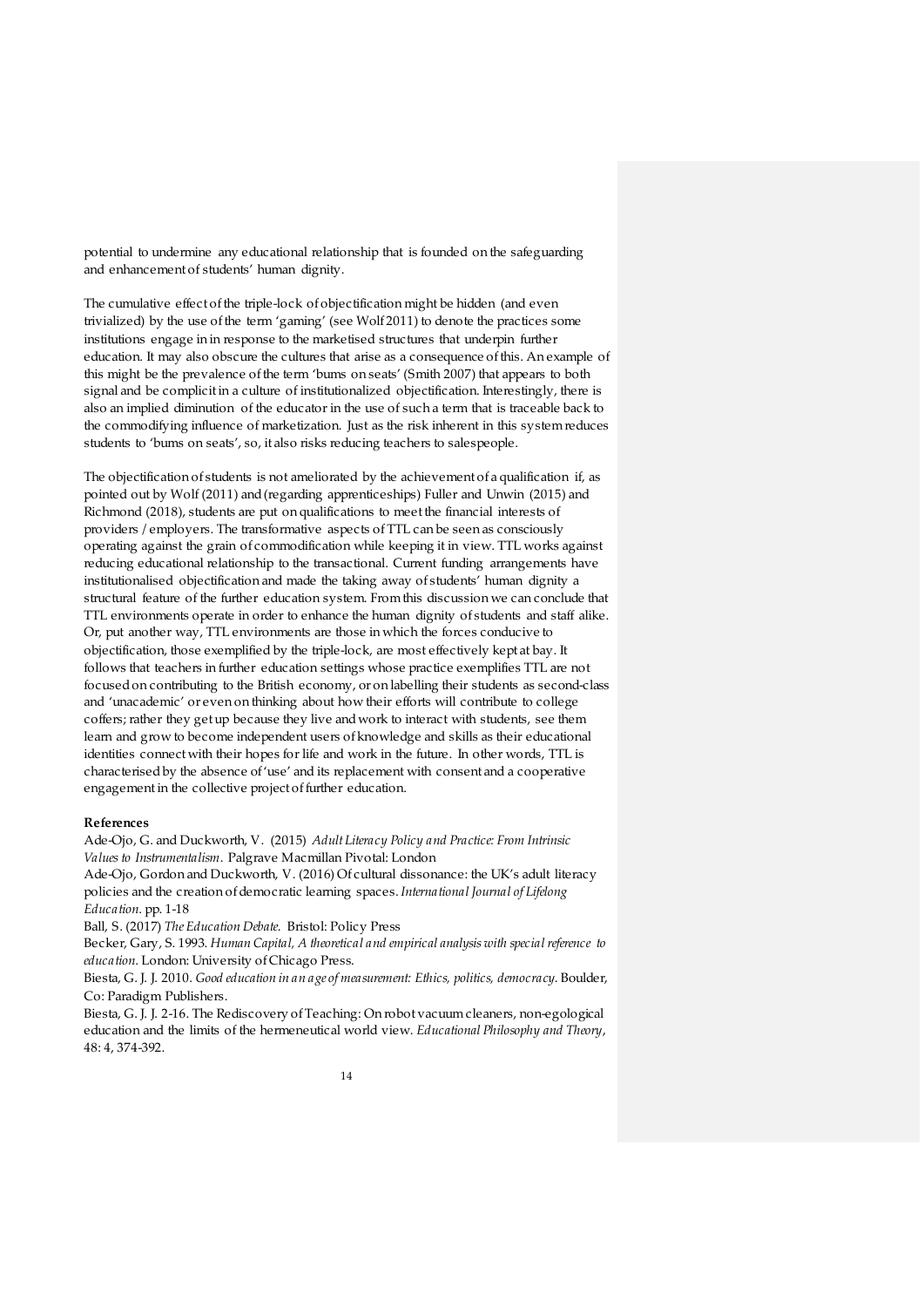Boden, R. & Nedeva, M. 2010. 'Employing discourse: Universities and graduate employability'. *Journal of Education Policy*, 25: 37 - 54.

Bourdieu, P. and Passeron, J-C. 2013. *Reproduction in Education, Society and Culture*. London: Sage.

Braun, V. and Clarke, V. 2006. Using thematic analysis in psychology. *Qualitative Research in Psychology*. 3 77-101.

Brookfield, S. 2005. *Becoming a Critically Reflective Teacher*. San Francisco: Jossey Bass.

Coffield, F. 2008. *Just suppose teaching and learning became the first priority...* Learning and Skills Network.

[http://weaeducation.typepad.co.uk/wea\\_education\\_blog/files/frank\\_coffield\\_on\\_teach\\_and\\_](http://weaeducation.typepad.co.uk/wea_education_blog/files/frank_coffield_on_teach_and_learning.pdf) [learning.pdf.](http://weaeducation.typepad.co.uk/wea_education_blog/files/frank_coffield_on_teach_and_learning.pdf) 09.03.18.

Department for Business, Innovation and Skills (BIS) / HM Treasury. 2015. *Fixing the Foundations: creating a more prosperous nation*.

[https://www.gov.uk/government/publications/fixing-the-foundations-creating-a-more](https://www.gov.uk/government/publications/fixing-the-foundations-creating-a-more-prosperous-nation.%20Accessed%2015.08.17)[prosperous-nation. Accessed 15.08.17.](https://www.gov.uk/government/publications/fixing-the-foundations-creating-a-more-prosperous-nation.%20Accessed%2015.08.17)

Department for Education (DfE) 2015. *Provisional GCSE and equivalent results in England, 2014 to 2015.* 

*[https://assets.publishing.service.gov.uk/government/uploads/system/uploads/attachment\\_data/file/46](https://assets.publishing.service.gov.uk/government/uploads/system/uploads/attachment_data/file/467603/SFR37_2015.pdf) [7603/SFR37\\_2015.pdf.](https://assets.publishing.service.gov.uk/government/uploads/system/uploads/attachment_data/file/467603/SFR37_2015.pdf)* Accessed 08.04.18.

Department for Education (DfE) 2017. *Provisional GCSE and equivalent results in England, 2016 to 2017*.

[https://assets.publishing.service.gov.uk/government/uploads/system/uploads/attachment\\_d](https://assets.publishing.service.gov.uk/government/uploads/system/uploads/attachment_data/file/653532/SFR57_2017.pdf) [ata/file/653532/SFR57\\_2017.pdf.](https://assets.publishing.service.gov.uk/government/uploads/system/uploads/attachment_data/file/653532/SFR57_2017.pdf) Accessed 28.03.18.

Department for Education and Employment (DfEE) 1998. *The Learning Age: A Renaissancefor a New Britain* (Green Paper CM 3790). London: The Stationery Office.

Department for Education and Skills (DfES) 2002. *Success for All*. London: DfES.

Duckworth, V. 2013. *Learning Trajectories, Violence and Empowerment amongst Adult Basic Skills Learners. Research in Education*. London: Routledge

Duckworth, V. 2014. 'Literacy and Transformation'. In Duckworth, V. and Ade-Ojo, G.

(eds.) *Landscapes of Specific Literacies in Contemporary Society: Exploring a social model of literac*y. Routledge Research in Education: London. 27 – 46.

Duckworth, V. & Smith, R. 2017a. Further education in England – Transforming lives and communities: Interim Report. UCU

[http://transforminglives.web.ucu.org.uk/2017/01/19/further-education-in-england](http://transforminglives.web.ucu.org.uk/2017/01/19/further-education-in-england-transforming-lives-and-communities/)[transforming-lives-and-communities/](http://transforminglives.web.ucu.org.uk/2017/01/19/further-education-in-england-transforming-lives-and-communities/)

Duckworth, V and Smith R. 2017b. UCU research transforming lives and communities. A national practitioner guidance booklet is being developed with a focus on transformative education.

[http://transforminglives.web.ucu.org.uk/2017/06/05/sharing-transformational-approaches](http://transforminglives.web.ucu.org.uk/2017/06/05/sharing-transformational-approaches-to-teaching-and-learning/)[to-teaching-and-learning/](http://transforminglives.web.ucu.org.uk/2017/06/05/sharing-transformational-approaches-to-teaching-and-learning/)

Duckworth, V. and Smith, R. 2018. Women, adult literacy education and transformative bonds of care, *Australian Journal of Adult Learning*. Forthcoming.

Feeley, M. 2007. *Adult Literacy and Affective Equality: Recognising the Pivotal Role of Care in the Learning Relationship*. Dublin University: unpublished PhD.

Freire, P. 1996. *Pedagogy of the Oppressed*. London: Penguin.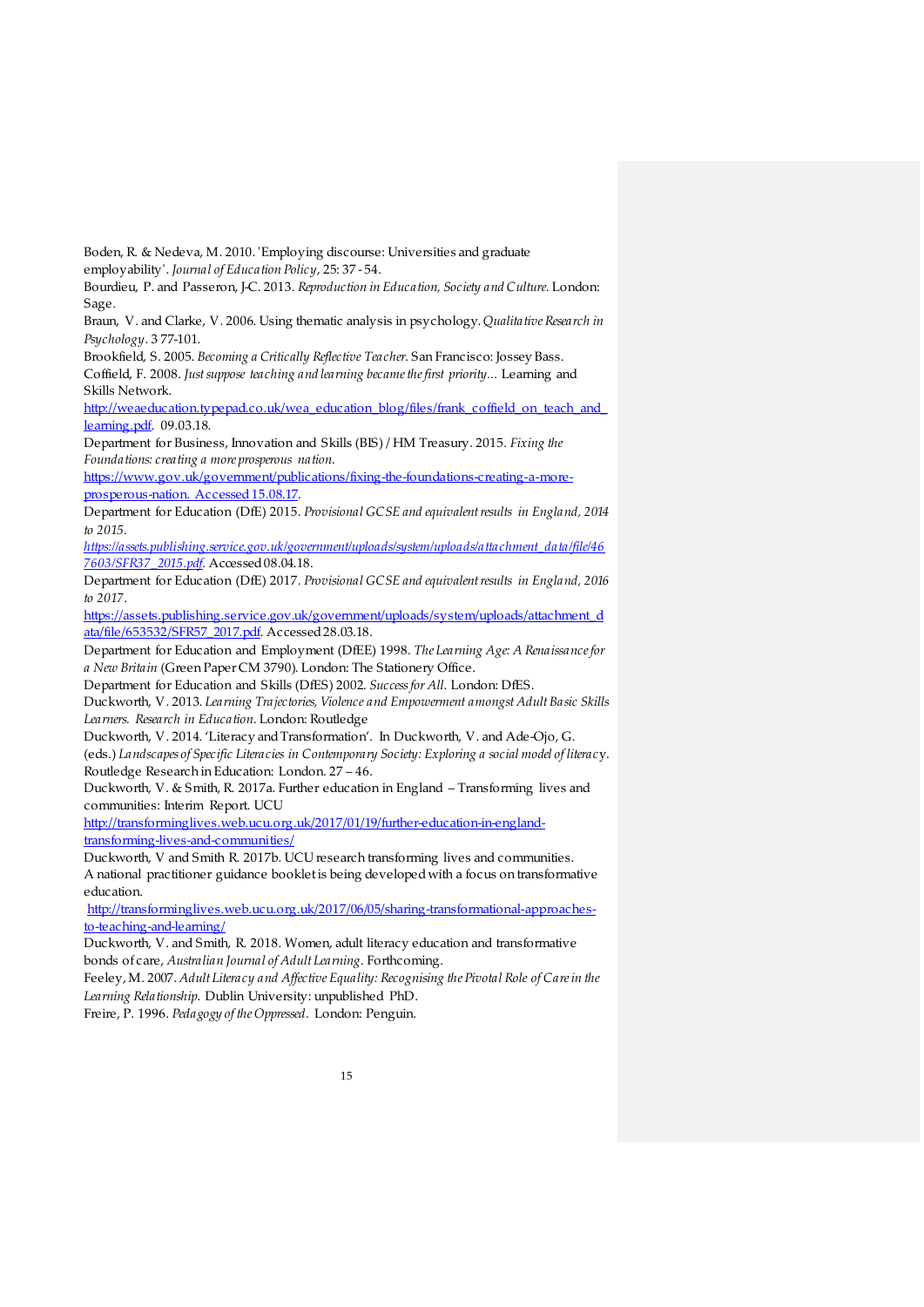Fuller, A. 2011. "What about the majority? Rethinking post-16 opportunities". In National Skills Forum. 2011. *Open to Ideas. Essays on education and Skills*. London: Policy Connect. 56- 59.

Goodson, I. F. and Sikes, P. 2001. *Life History Research in Educational Settings: Learning from Lives*. Buckingham: Open University Press.

Grek, S. 2008. 'From symbols to numbers: the shifting technologies of education governance in Europe', *European Education Research Journal*, 7(2), 208-218.

Habermas J (1962 trans 1989) The Structural Transformation of the Public Sphere: An

Inquiry into a category of Bourgeois society. Cambridge: Polity Press.

Habermas J 1987. Knowledge and Human Interests. Cambridge: Polity.

Harding, Sandra G. 1991. Whose science? Whose knowledge? thinking from women's lives. Ithaca, N.Y. Cornell University Press.

Illeris, K. 2013. *Transformative Learning and Identity*. London: Routledge.

Kaufman, P. 2011. "Instrumentalisation: What does it mean to use a person?" In Kaufman, P.

Kuch, H., Neuhauser, C. and Webster, E. 2011. *Humiliation, Degradation, Dehumanisation –*

*Human Dignity Violated*. London: Springer.

Lather, P. 1991. *Getting Smart*. London: Routledge.

Lefebvre, H. 1991. *The production of space*. Oxford: Blackwell.

Mansell, W. 2007. *Education by Numbers: The Tyranny of Testing*. London: Politico.

Mezirow, J. 1990. *Fostering Critical Reflection in Adulthood*, San Francisco: Jossey-Bass. O'Leary, M. & Smith, R. 2012. Earthquakes, cancer and cultures of fear: qualifying as a Skills for Life teacher in an uncertain economic climate, *Oxford Review of Education*. 38:4, 437-454. OECD. 2017. *Compendium of Productivity Indicators*. [http://www.oecd.org/std/productivity-](http://www.oecd.org/std/productivity-stats/oecd-compendium-of-productivity-indicators-22252126.htm.%2030.08.17)

[stats/oecd-compendium-of-productivity-indicators-22252126.htm. 30.08.17.](http://www.oecd.org/std/productivity-stats/oecd-compendium-of-productivity-indicators-22252126.htm.%2030.08.17)

Nowell, L. S., Norris, J. M., White, D.E. and Moules N.J. . 2017. Thematic analysis: striving to meet the trustworthiness criteria. *International Journal of Qualitative Methods*. 16:1. 1-13. Payne, J. 2000. The unbearable lightness of skill: the changing meaning of skill in UK policy discourses andsome implications for education and training, *Journal of Education Policy*, 15:3, 353-369.

Petras, J. 2000. The Third Way: Myth and Reality. *The Monthly Review*. 51: 10. [https://monthlyreview.org/2000/03/01/the-third-way/.](https://monthlyreview.org/2000/03/01/the-third-way/) 30.08.17.

Richmond, T. 2018. *The great training Robbery. Assessing the first year of the Apprenticeship Levy*. [http://www.reform.uk/publication/the-great-training-robbery-assessing-the-first-year-of-the](http://www.reform.uk/publication/the-great-training-robbery-assessing-the-first-year-of-the-apprenticeship-levy/)[apprenticeship-levy/.](http://www.reform.uk/publication/the-great-training-robbery-assessing-the-first-year-of-the-apprenticeship-levy/) Accessed 12.04.18.

Rocks, E. & Lavender, P. 2018. Exploring Transformative Journeys through a Higher Education Programme in a Further Education College, *Journal of Education and Training*, Smith, R. & O'Leary, M. 2013. New Public Management in an age of austerity: knowledge and experience in further education, *Journal of Educational Administration and History*, 45:3, 244-266.

Schon, D. 1983. *The Reflective Practitioner*. London: Temple Smith.

Smith, R. 2007. Work, Identity and the Quasi-market: The FE Experience, *Journal of* 

*Educational Administration and History*, Special Practitioners' Research Edition, 39: 1, 33-47. Smith, R. 2017. Area Reviews and the end of incorporation: A Machiavellian moment. In Daley, M., Orr, K. and Petrie, J. 2017. *The Principal*. London: UCL IoE Press.

Stenhouse, L. 1981. 'What Counts as Research?' *British Journal of Educational Studies*. 29: 2.

103–114.